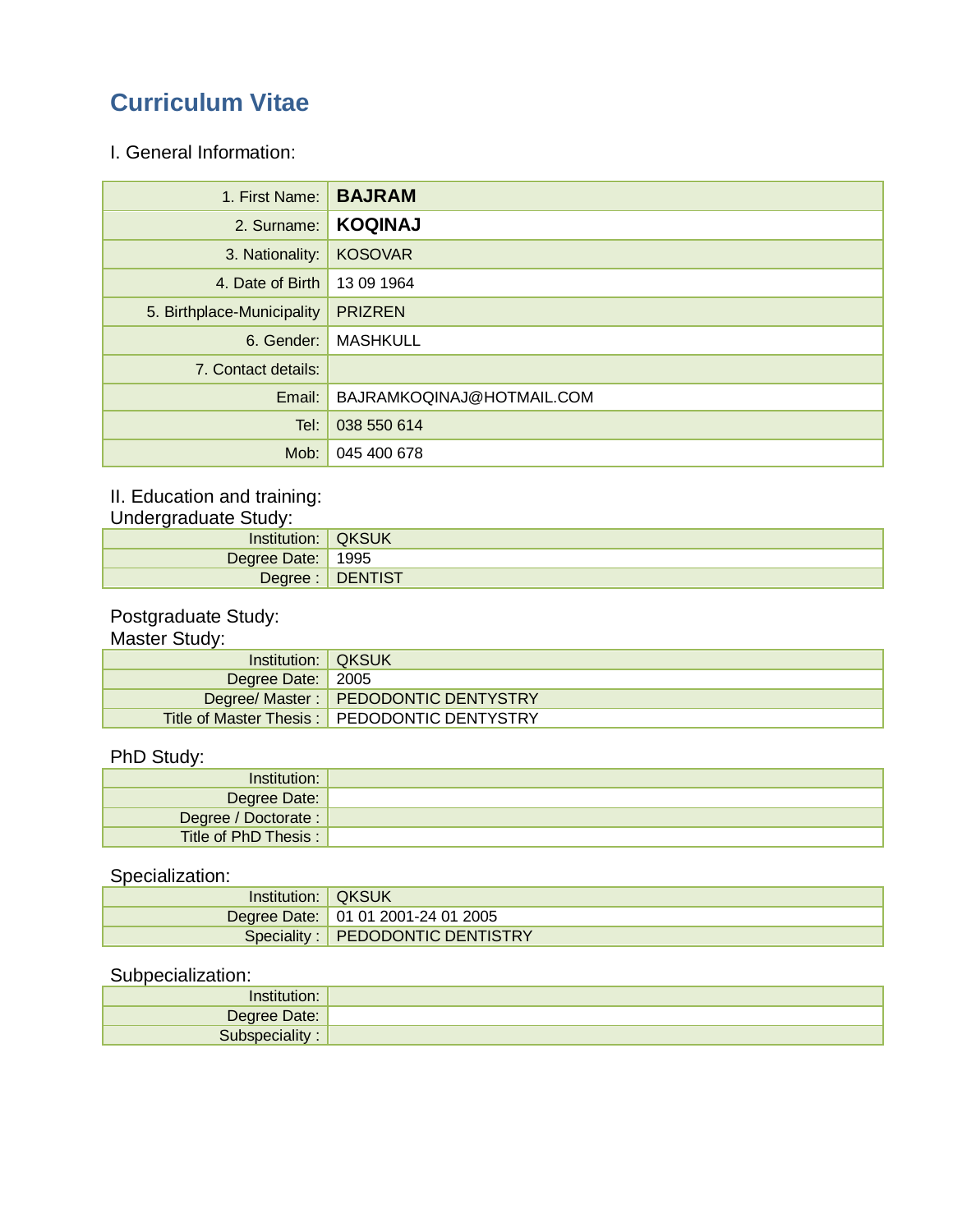#### Training:

| Institution:            | DENTISTRY TODAY MACEDONIA                        |
|-------------------------|--------------------------------------------------|
| Degree Date:            | 24 05 201-29 05 2010                             |
| Training Course:        | <b>FRACTURA DENTIS</b>                           |
| Institution:            | ODA E STOMATOLOGVE                               |
| Degree Date:            | 2011                                             |
| Training Course:        | <b>CONGRES</b>                                   |
| Institution:            | PROTETTIC TODAY                                  |
| Degree Date:            |                                                  |
| <b>Training Course:</b> | <b>IMPLANTS IN ALVOLARY BONE WHITHIN BRIDGES</b> |

#### III. Preview academic experience:

|   | Chronology of gaining academic titles | Year | <b>University</b> | Faculty                       | Department |
|---|---------------------------------------|------|-------------------|-------------------------------|------------|
| a | Junior Assistant                      |      |                   |                               |            |
| C | Assistant                             | 10   | <b>KSHM</b>       | <b>REZONAN</b><br><b>CDEN</b> |            |
| d | Lecturer                              |      |                   |                               |            |
| e | Senior Lecturer                       |      |                   |                               |            |
|   | Prof. as.                             |      |                   |                               |            |
| g | Prof. asoc.                           |      |                   |                               |            |
| h | Prof.                                 |      |                   |                               |            |
|   | Academic of science                   |      |                   |                               |            |

### IV. Subject/s in which you are involved as teaching

| No.      | <b>Study Program:</b> | Subject/s                            |
|----------|-----------------------|--------------------------------------|
|          | <b>DENTISTRY</b>      | KOLEGJI ISHKENCAVE MJEKSORE REZONANC |
| <u>.</u> |                       |                                      |
| . ب      |                       |                                      |

# V. Research activities: Impact Factor Points for Academic Staff

|                | <b>Research activities - Aktiviteti</b>                                                                             |  |                                                 |                                                               |  |
|----------------|---------------------------------------------------------------------------------------------------------------------|--|-------------------------------------------------|---------------------------------------------------------------|--|
|                | shkencor                                                                                                            |  |                                                 |                                                               |  |
|                | Specifications (Specifikimi)                                                                                        |  | Number of publications<br>(Numri i publikimeve) |                                                               |  |
| N <sub>o</sub> |                                                                                                                     |  | From the bigining (Nga<br>fillimi i karierës)   | In the past 5 years ( $N\ddot{\text{e}}$ 5<br>vitet e fundit) |  |
| 1              | Publications in the papers with "impact factor" as author<br>Publikime në revista me "impakt faktor" si autor       |  |                                                 |                                                               |  |
| $\overline{2}$ | Publications in the papers with "impact factor" as coauthor<br>Publikime në revista me "impakt faktor" si koautor   |  |                                                 |                                                               |  |
| 3              | Publications in the papers without "impact factor" as author<br>Publikime në revista pa "imact faktor" si autor     |  |                                                 |                                                               |  |
| 4              | Publications in the papers without "impact factor" as coauthor<br>Publikime në revista pa "imact faktor" si koautor |  |                                                 |                                                               |  |
| 5              | Publications in the papers published in Kosovo as author<br>Publikime në revista të Kosovës si autor                |  |                                                 |                                                               |  |
| 6              | Publications in the papers published in Kosovo as coauthor<br>Publikime në revista të Kosovës si koautor            |  |                                                 |                                                               |  |
| 7              | Abstract from scientific conferences as author<br>Abstrakte nga konferencat shkencore si autor                      |  |                                                 |                                                               |  |
| 8              | Abstract from scientific conferences as coauthor<br>Abstrakte nga konferencat shkencore si koautor                  |  |                                                 |                                                               |  |
| 9              | Scientific monography as author                                                                                     |  |                                                 |                                                               |  |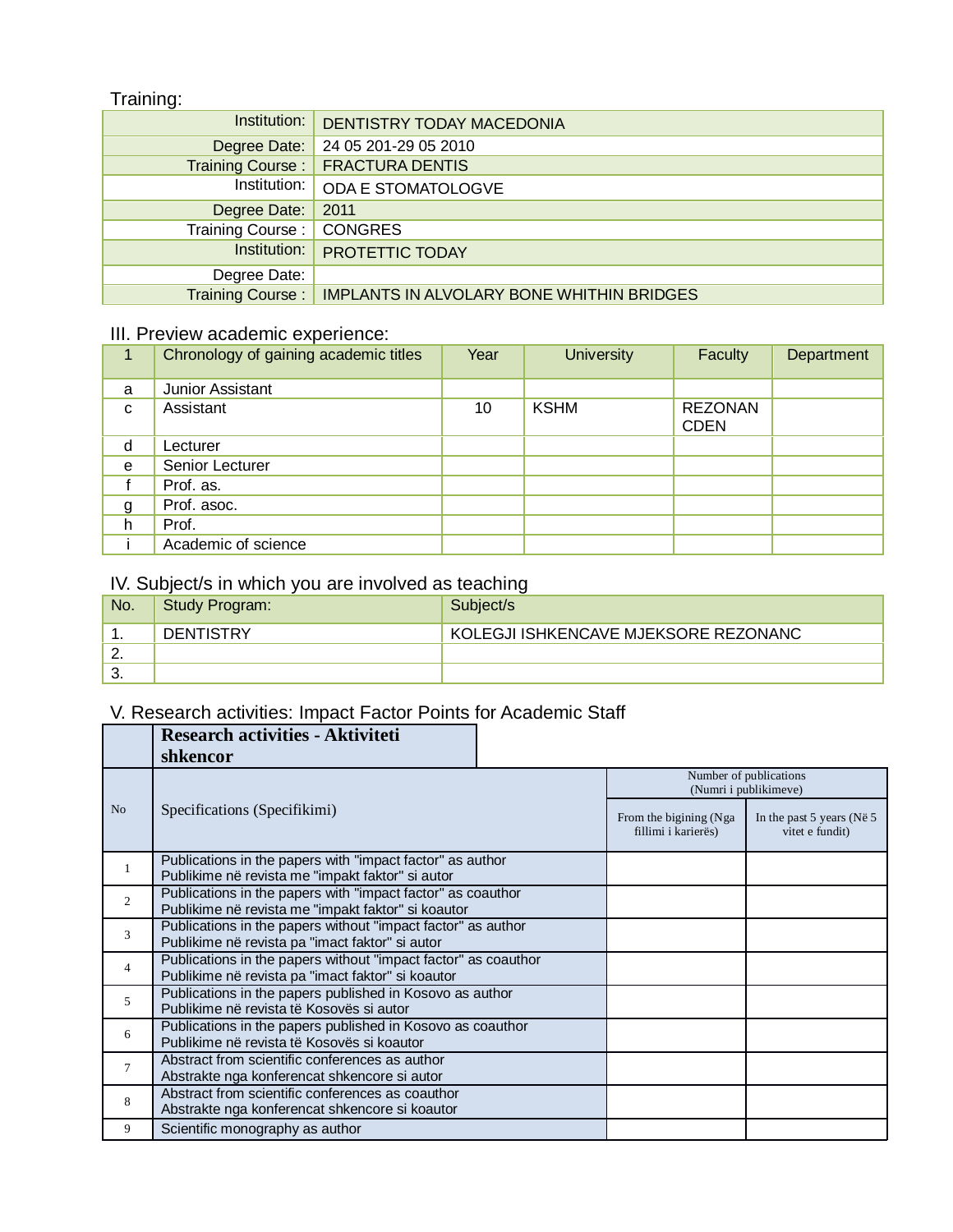|    | Monografi shkencore si autor                                               |  |
|----|----------------------------------------------------------------------------|--|
| 10 | Scientific monography as coauthor                                          |  |
|    | Monografi shkencore si koautor                                             |  |
| 11 | Scientific books as author                                                 |  |
|    | Libra shkencorë si autor                                                   |  |
| 12 | Scientific books as coauthor                                               |  |
|    | Libra shkencorë si koautor                                                 |  |
| 13 | Participation in international scientific projects                         |  |
|    | Pjesëmarrja në projekte shkencore internacionale                           |  |
| 14 | Other contributions                                                        |  |
|    | Kontribute tiera                                                           |  |
| 15 | University Textbook - Tekst universitar                                    |  |
| 16 | No. of citation of your publications - Nr. i citimeve të publikimeve tuaja |  |
|    | <b>TOTAL</b>                                                               |  |

### V.A.The data for publications/Citations

| No.            | Author, title, paper, year, volume, number, pages | "Impact<br>factor"<br>points | Without<br>"Impact<br>factor" | Citation of your<br>publication:<br>Journal, Volum,<br>Number, pages |
|----------------|---------------------------------------------------|------------------------------|-------------------------------|----------------------------------------------------------------------|
|                |                                                   |                              |                               |                                                                      |
| $\overline{2}$ |                                                   |                              |                               |                                                                      |
| 3              |                                                   |                              |                               |                                                                      |

### V.B.Data for other publications

| $N$ o.   | Title, Specification | Year |
|----------|----------------------|------|
|          |                      |      |
| $\Omega$ |                      |      |
| 3        |                      |      |
| 4        |                      |      |
| 5        |                      |      |

### V.C.Presentations/Participation in Conferences, Congresses, sympossiums, etc.

| No.              | ັ<br>Author, title, scientific meeting, abstracts book page | Oral<br>present. | Poster<br>present. | Participat<br>ion |
|------------------|-------------------------------------------------------------|------------------|--------------------|-------------------|
| $\mathbf{1}$     |                                                             | Г                |                    |                   |
| $\sqrt{2}$       |                                                             |                  |                    |                   |
| $\mathbf{3}$     |                                                             | П                |                    |                   |
| $\overline{4}$   |                                                             | П                |                    |                   |
| $\sqrt{5}$       |                                                             | П                |                    |                   |
| $\,6$            |                                                             |                  |                    |                   |
| $\overline{7}$   |                                                             |                  |                    |                   |
| 8                |                                                             |                  |                    |                   |
| $\boldsymbol{9}$ |                                                             |                  |                    |                   |
| $10$             |                                                             |                  |                    |                   |
| 11               |                                                             |                  |                    |                   |
| 12               |                                                             |                  |                    |                   |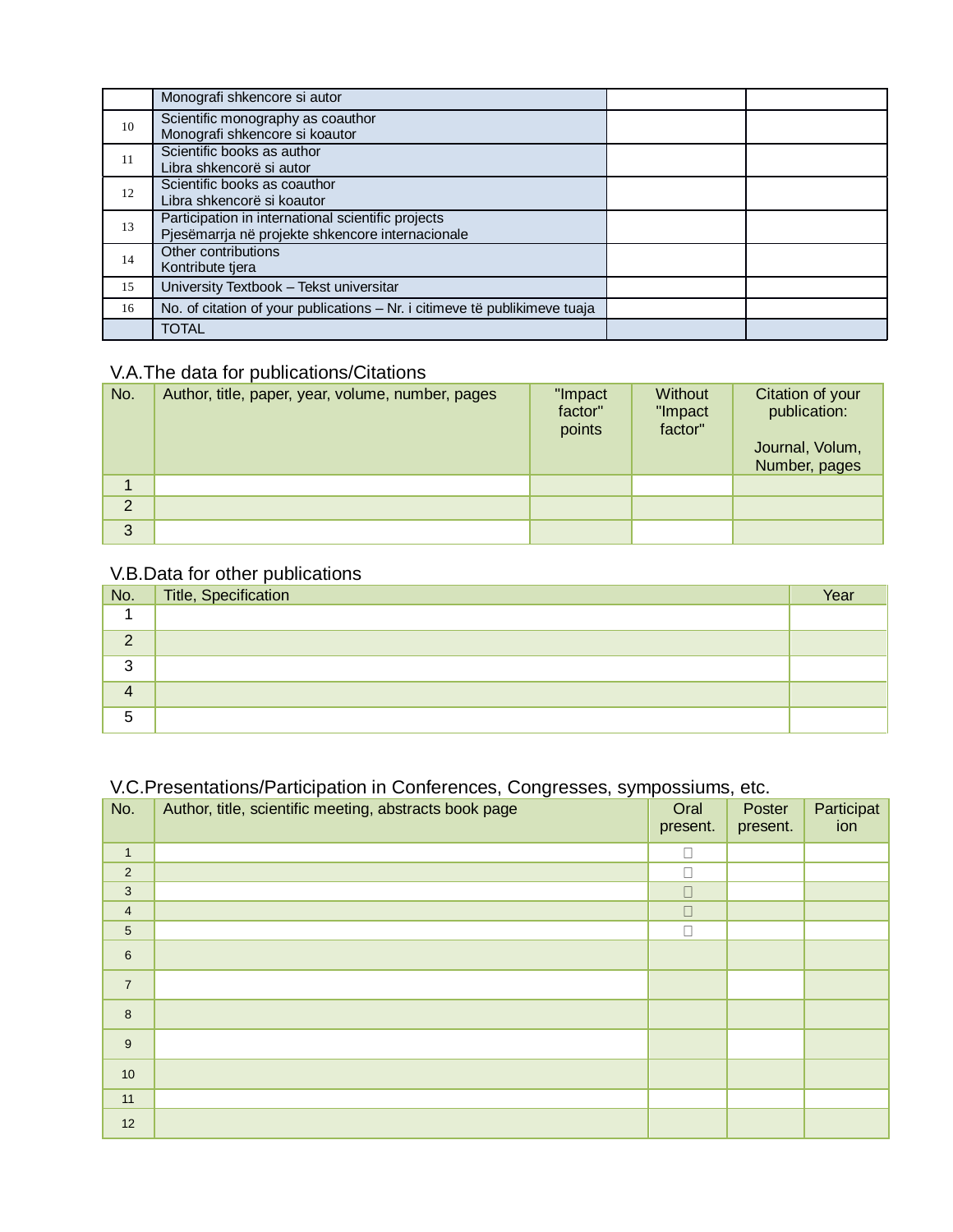| 13     |  |  |
|--------|--|--|
| 14     |  |  |
| 15     |  |  |
| 16     |  |  |
| 17     |  |  |
| $18$   |  |  |
| 19     |  |  |
| $20\,$ |  |  |

#### V.D. Scientific Interests:

| Topic: .      |  |
|---------------|--|
| Description : |  |
| Topic:        |  |
| Description : |  |

## VI. Working Experience:

| Institution and |  |
|-----------------|--|
| location:       |  |
| Period:         |  |
| Position :      |  |
| Description :   |  |
|                 |  |
| Institution and |  |
| location:       |  |
| Period:         |  |
| Position :      |  |
| Description :   |  |
|                 |  |
| Institution and |  |
| location:       |  |
| Period:         |  |
| Position :      |  |
| Description :   |  |
|                 |  |
| Institution and |  |
| location:       |  |
| Period:         |  |
| Position:       |  |
| Description :   |  |

### VII. Other Experiences:

| А. | Managing experiences, projects managing, etc. | Year | <b>University</b> | Faculty | Department |
|----|-----------------------------------------------|------|-------------------|---------|------------|
|    |                                               |      |                   |         |            |
| ∠  |                                               |      |                   |         |            |
| 3  |                                               |      |                   |         |            |